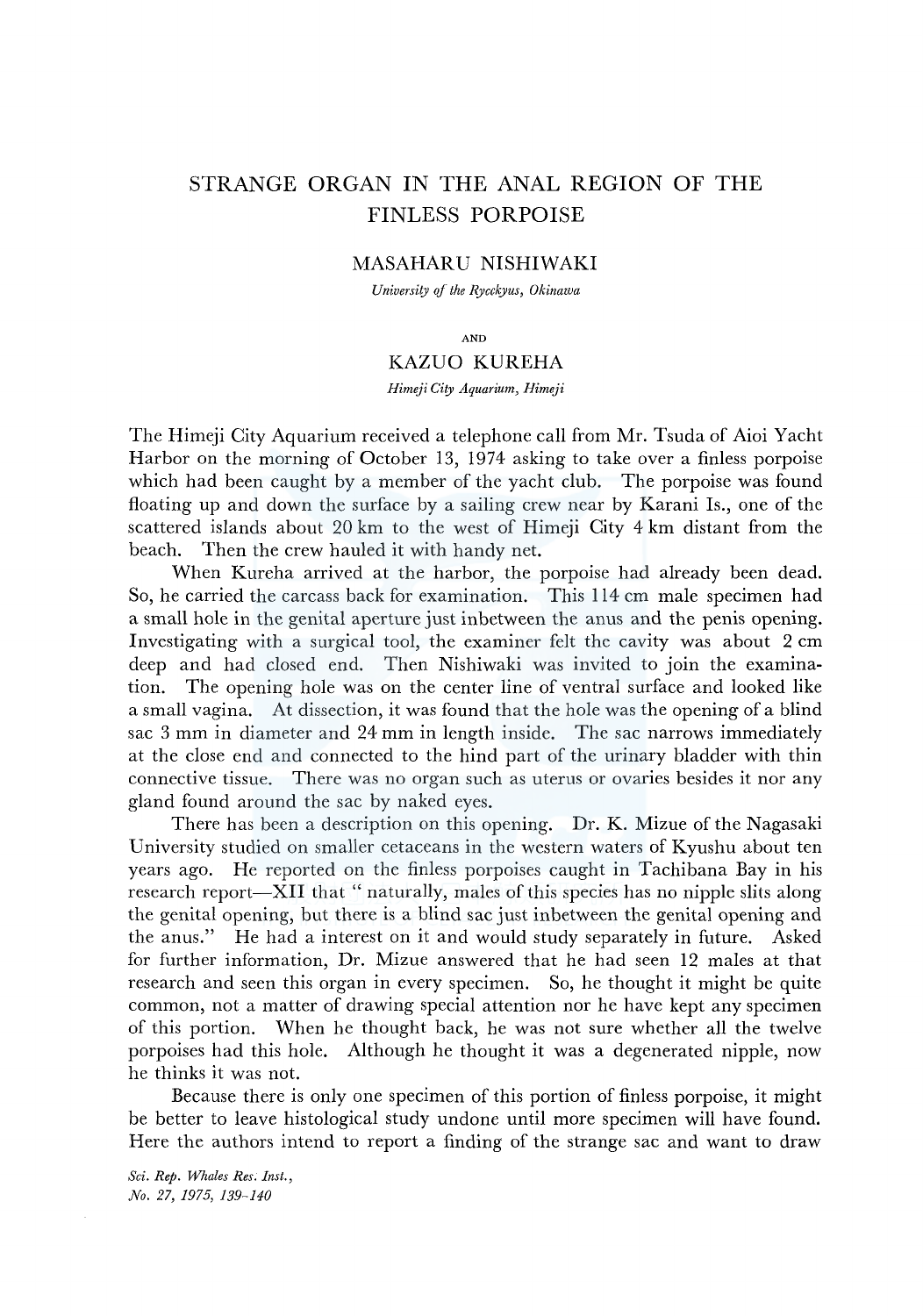#### 140 NISHIWAKI AND KUREHA

attention of scientific collegues to get further information and to know whether this is an aromatic or civet secretion gland or a harmaphroditic vagina.

### **REFERENCE**

~hzuE, K., K. YosHIDA, and Y. MASAKI, 1965. *Neomeris phocaenoides,* so-called Japanese" SUNAMERI '', caught in the coast of Tachibana Bay, Nagasaki Pref. Studies on the Little Toothed Whales in the West Sea Area of Kyusyu-XII. *Bull. Fae. Fish., Nagasaki University,* 18: 7-29.

## EXPLANATION OF PLATE

- Fig. I. The 114 cm male specimen of the finless porpoise *(Neophocoena phocaenoides).*
- Fig. 2. Ventral surface of the specimen. N: navel, P: penis opening, H: strange hole, A: anus.
- Fig. 3. Dissected genital aparture of the specimen. T: testis, U: urinary bladder, R: rectum, P: penis, N: navel, A: anus, H: strange hole.



*Sci. Rep. Whales Res. Inst., No. 27, 1975.*